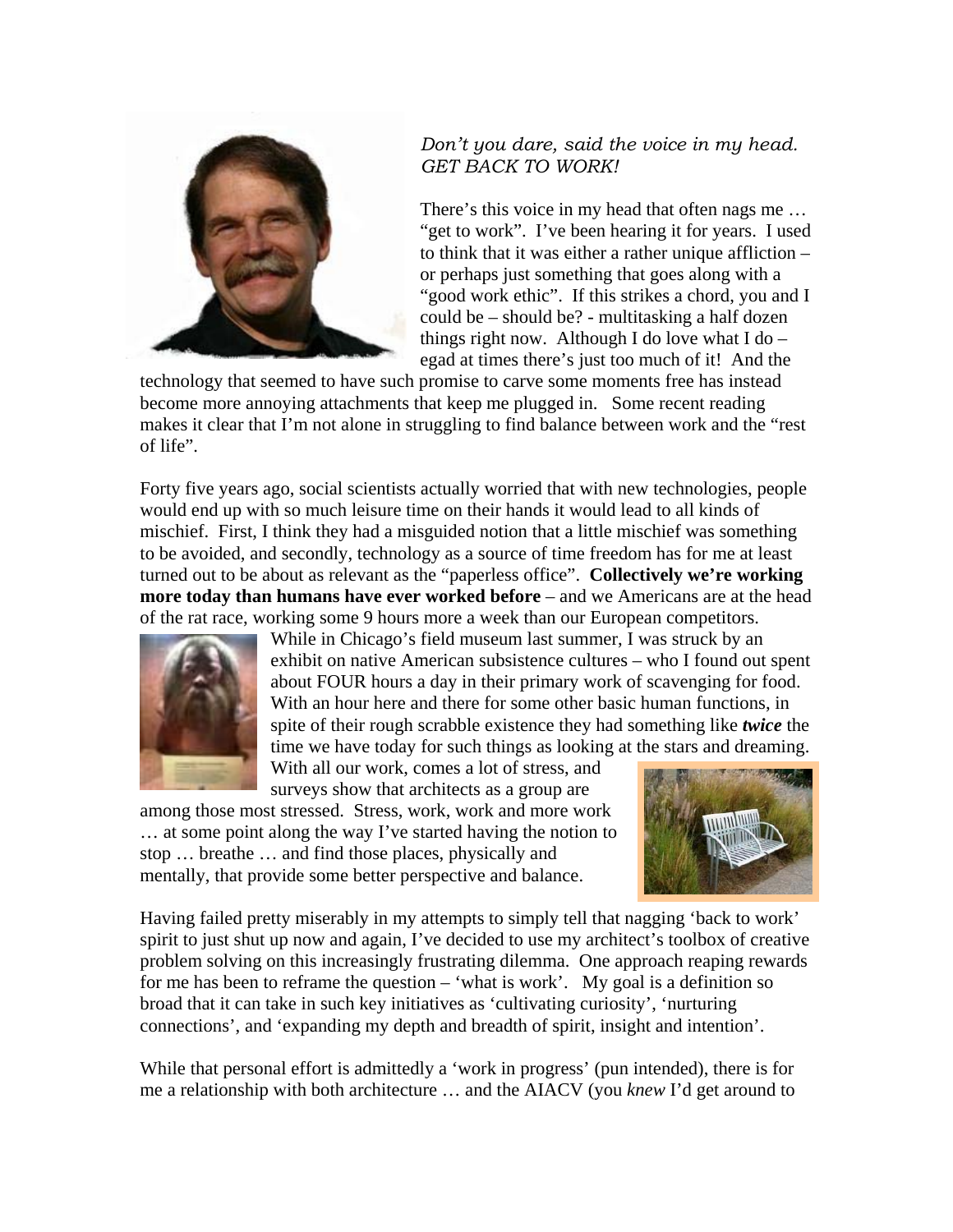that sooner or later)! I'd like to think of our venerable association as NOT being another place for more conventional "work" – heaven knows we all have enough of that already – but as a resource for those times, rare as they might be, when you, or I, lift our heads from our desks, bleary eyed perhaps and beat, looking for relief, inspiration, connection and recharging. Perhaps the coming together of a collective search for 'more' is in some ways like developing a collage of tools, snacks and musical instruments. When you are ready to play, looking for a tasty morsel, conversation with a kindred spirit - some 'fun' – I hope you'll consider what's been shaping up over the last few months. It's a collection

of opportunities as rich and diverse as our membership. And frankly, for me the bottom line is that those projects, programs and features that strike a chord – great! - Let's nurture and sustain them! And those that don't – let's let go of them. To make that model work requires the tools, snacks and instruments of our organization to be diverse and adjustable, and in that endeavor, I think we are doing very well indeed.



So in deference to those precious moments that you have taken from your more 'pressing' demands in reading this already, let me here offer some tokens – a few spots where I have found a big return on relatively modest measures of life energy (time) in further diversion.

1 ½ days Sarah Susanka's book "The Not So Big Life" – a guide based on an architects struggle - and her measure of success – in transcending the linear nature of 'work' to make room for 'what really matters'. Susanka makes use of the perspectives, tools, and principals of architecture to 'remodel a life'. I owe the time for reading this in large part to the abundance of time that was placed unexpectedly in my hands by long delays in returning from last month's DC grass roots. Thanks, United Airlines after all. <http://www.notsobiglife.com/>

18 minutes A presentation that just might spear your consciousness as deeply as it did mine. It's about the battle going on in your own brain, and what would happen if the right side won for a day … as it could if you suffered a massive stroke and you happened to be a brain scientist able to understand what was going on. How the Mind Works by Jill Bolte Taylor <http://www.ted.com/talks/view/id/229>…

2 minutes A test (forwarded to me by my architect friend Rick Carlisle) that challenges you to reconsider the skills you *think* you have in paying attention in our multitasking world <http://www.dothetest.co.uk/>

3 seconds A statistic from the Substance Abuse and Mental Health Services Administration as quoted in the Sacramento Bee on Oct 14, 2007: Of all workers surveyed, categorized by occupation, the lowest rates of depression lasting two weeks or longer were suffered by (you guessed it) ... architects ... After all ... after all that work, we get something to look at, admire and reflect in! No wonder most of your clients 'wanted to be an architect'!